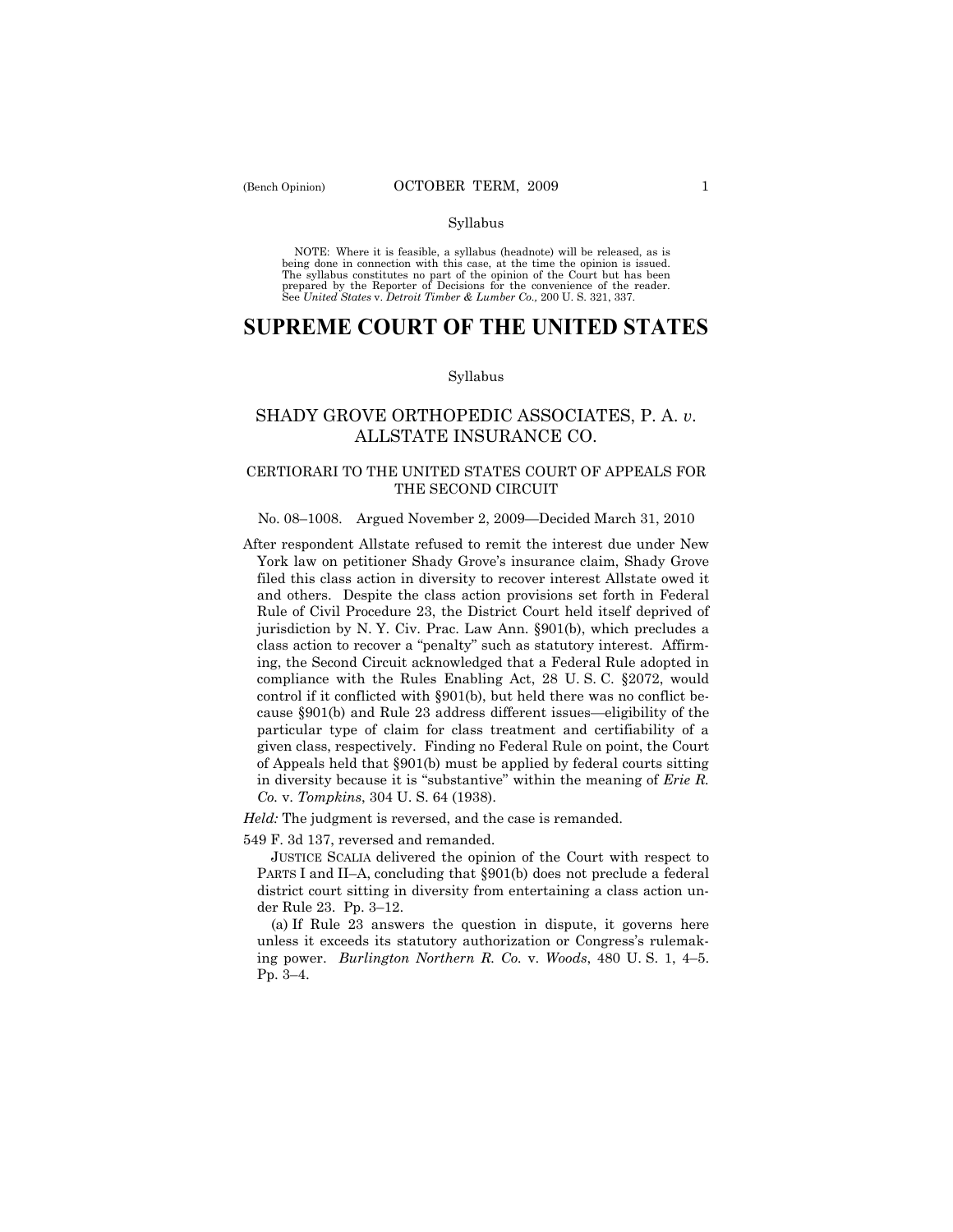## 2 SHADY GROVE ORTHOPEDIC ASSOCIATES, P. A. *v*. ALLSTATE INS. CO. Syllabus

## (b) Rule 23(b) answers the question in dispute—whether Shady Grove's suit may proceed as a class action—when it states that "[a] class action may be maintained" if certain conditions are met. Since §901(b) attempts to answer the same question, stating that Shady Grove's suit "may not be maintained as a class action" because of the relief it seeks, that provision cannot apply in diversity suits unless Rule 23 is ultra vires. The Second Circuit's view that §901(b) and Rule 23 address different issues is rejected. The line between eligibility and certifiability is entirely artificial and, in any event, Rule 23 explicitly empowers a federal court to certify a class in every case meeting its criteria. Allstate's arguments based on the exclusion of some federal claims from Rule 23's reach pursuant to federal statutes and on §901's structure are unpersuasive. Pp. 4–6.

 (c) The dissent's claim that §901(b) can coexist with Rule 23 because it addresses only the remedy available to class plaintiffs is foreclosed by §901(b)'s text, notwithstanding its perceived purpose. The principle that courts should read ambiguous Federal Rules to avoid overstepping the authorizing statute, 28 U. S. C. §2072(b), does not apply because Rule 23 is clear. The dissent's approach does not avoid a conflict between §901(b) and Rule 23 but instead would render Rule 23 partially invalid. Pp. 6–12.

 JUSTICE SCALIA, joined by THE CHIEF JUSTICE, JUSTICE THOMAS, and JUSTICE SOTOMAYOR, concluded in Parts II–B and II–D:

 (a) The Rules Enabling Act, 28 U. S. C. §2072, not *Erie*, controls the validity of a Federal Rule of Procedure. Section 2072(b)'s requirement that federal procedural rules "not abridge, enlarge or modify any substantive right" means that a Rule must "really regulat[e] procedure,—the judicial process for enforcing rights and duties recognized by substantive law and for justly administering remedy and redress for disregard or infraction of them," *Sibbach* v. *Wilson & Co.*, 312 U. S. 1, 14. Though a Rule may incidentally affect a party's rights, it is valid so long as it regulates only the process for enforcing those rights, and not the rights themselves, the available remedies, or the rules of decision for adjudicating either. Rule 23 satisfies that criterion, at least insofar as it allows willing plaintiffs to join their separate claims against the same defendants. Allstate's arguments asserting §901(b)'s substantive impact are unavailing: It is not the substantive or procedural nature of the affected state law that matters, but that of the Federal Rule. See, *e.g., id.*, at 14. Pp. 12–16.

 (b) Opening federal courts to class actions that cannot proceed in state court will produce forum shopping, but that is the inevitable result of the uniform system of federal procedure that Congress created. P. 22.

JUSTICE SCALIA, joined by THE CHIEF JUSTICE and JUSTICE THOMAS,